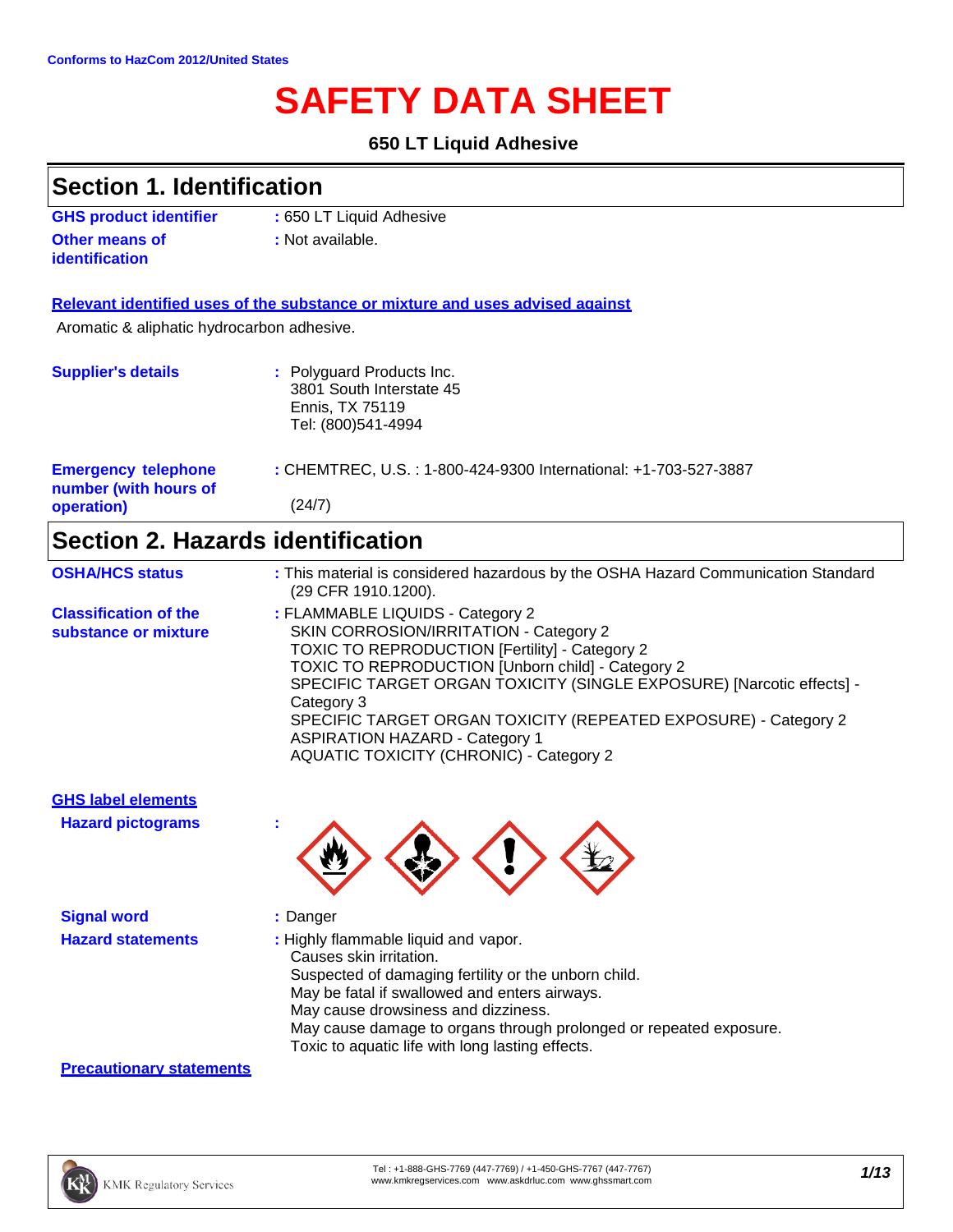# **Section 2. Hazards identification**

| <b>Prevention</b>                          | : Obtain special instructions before use. Do not handle until all safety precautions have                                                                                                                                                                                                                                                                                                                                                                                                                                                                                                                            |
|--------------------------------------------|----------------------------------------------------------------------------------------------------------------------------------------------------------------------------------------------------------------------------------------------------------------------------------------------------------------------------------------------------------------------------------------------------------------------------------------------------------------------------------------------------------------------------------------------------------------------------------------------------------------------|
|                                            | been read and understood. Use personal protective equipment as required. Wear<br>protective gloves. Wear eye or face protection. Keep away from heat, sparks, open<br>flames and hot surfaces. - No smoking. Use explosion-proof electrical, ventilating,<br>lighting and all material-handling equipment. Use only non-sparking tools. Take<br>precautionary measures against static discharge. Keep container tightly closed. Use<br>only outdoors or in a well-ventilated area. Avoid release to the environment. Do not<br>breathe vapor. Wash hands thoroughly after handling.                                  |
| <b>Response</b>                            | : Collect spillage. Get medical attention if you feel unwell. IF exposed or concerned: Get<br>medical attention. IF INHALED: Remove victim to fresh air and keep at rest in a<br>position comfortable for breathing. Call a POISON CENTER or physician if you feel<br>unwell. IF SWALLOWED: Immediately call a POISON CENTER or physician. Do NOT<br>induce vomiting. IF ON SKIN (or hair): Take off immediately all contaminated clothing.<br>Rinse skin with water or shower. IF ON SKIN: Wash with plenty of soap and water.<br>Take off contaminated clothing. If skin irritation occurs: Get medical attention. |
| <b>Storage</b>                             | : Store locked up. Store in a well-ventilated place. Keep cool.                                                                                                                                                                                                                                                                                                                                                                                                                                                                                                                                                      |
| <b>Disposal</b>                            | : Dispose of contents and container in accordance with all local, regional, national and<br>international regulations.                                                                                                                                                                                                                                                                                                                                                                                                                                                                                               |
| <b>Hazards not otherwise</b><br>classified | : None known.                                                                                                                                                                                                                                                                                                                                                                                                                                                                                                                                                                                                        |

# **Section 3. Composition/information on ingredients**

| Substance/mixture     | : Mixture        |
|-----------------------|------------------|
| <b>Other means of</b> | : Not available. |
| <i>identification</i> |                  |

### **CAS number/other identifiers**

| <b>CAS number</b>   | : Not applicable. |
|---------------------|-------------------|
| <b>Product code</b> | : Not available.  |

| <b>Ingredient name</b> | $\frac{1}{2}$ | <b>CAS number</b> |
|------------------------|---------------|-------------------|
| Toluene                | $30 - 60$     | 108-88-3          |
| In-Hexane              | $30 - 60$     | 110-54-3          |

Any concentration shown as a range is to protect confidentiality or is due to batch variation.

There are no additional ingredients present which, within the current knowledge of the supplier and in the concentrations applicable, are **classified as hazardous to health or the environment and hence require reporting in this section.**

**Occupational exposure limits, if available, are listed in Section 8.**

# **Section 4. First aid measures**

| <b>Description of necessary first aid measures</b> |                                                                                                                                                                                                                                                                                                                                                                                                                                                                                                                                                                             |
|----------------------------------------------------|-----------------------------------------------------------------------------------------------------------------------------------------------------------------------------------------------------------------------------------------------------------------------------------------------------------------------------------------------------------------------------------------------------------------------------------------------------------------------------------------------------------------------------------------------------------------------------|
| <b>Eye contact</b>                                 | : Immediately flush eyes with plenty of water, occasionally lifting the upper and lower<br>eyelids. Check for and remove any contact lenses. Continue to rinse for at least 20<br>minutes. Get medical attention.                                                                                                                                                                                                                                                                                                                                                           |
| <b>Inhalation</b>                                  | : Remove victim to fresh air and keep at rest in a position comfortable for breathing. If it<br>is suspected that fumes are still present, the rescuer should wear an appropriate mask<br>or self-contained breathing apparatus. If not breathing, if breathing is irregular or if<br>respiratory arrest occurs, provide artificial respiration or oxygen by trained personnel.<br>Get medical attention. If necessary, call a poison center or physician. If unconscious,<br>place in recovery position and get medical attention immediately. Maintain an open<br>airway. |

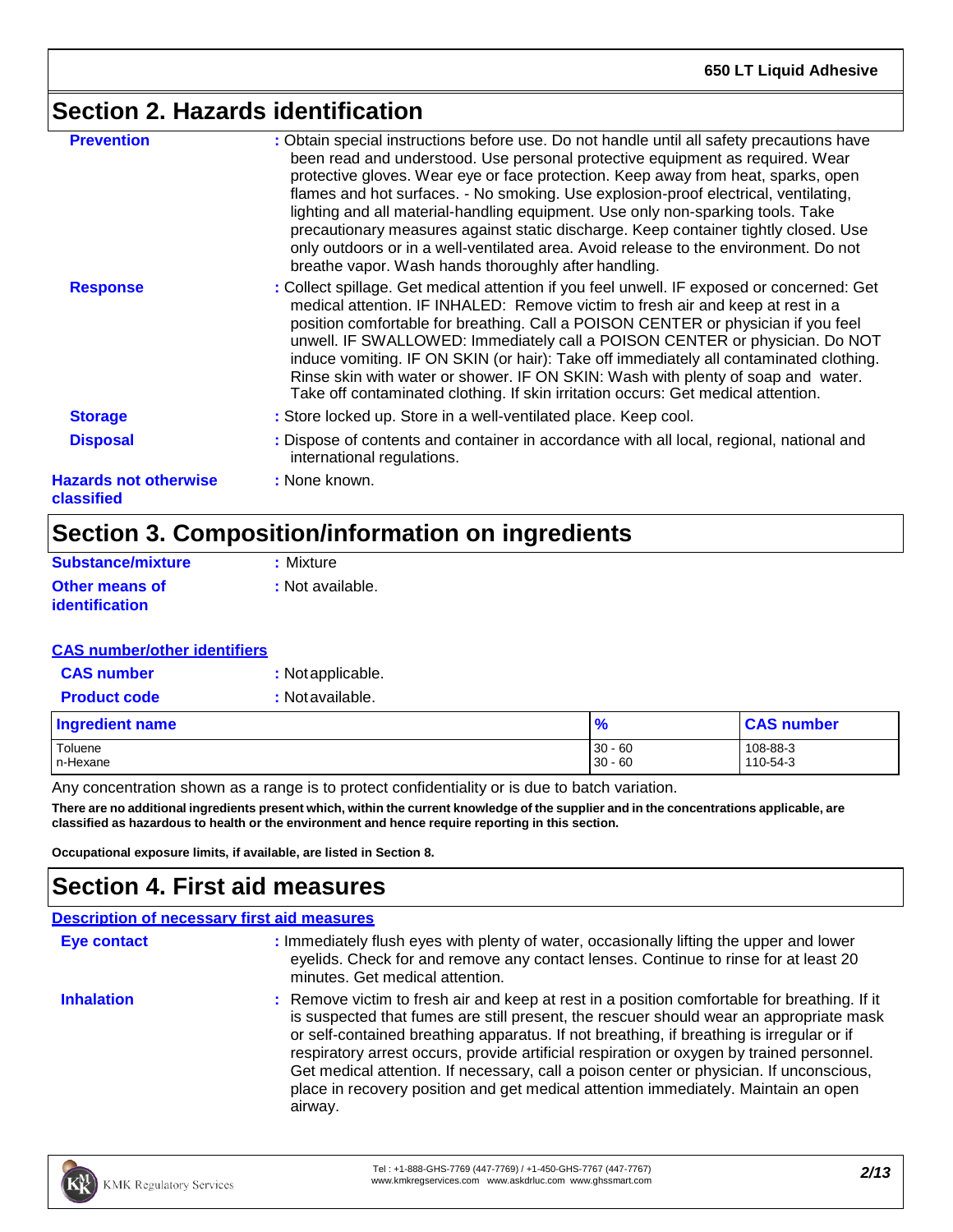|                                       | <b>Section 4. First aid measures</b>                                                                                                                                                                                                                                                                                                                                                                                                                                                                                                                                                                                                                                                                                               |
|---------------------------------------|------------------------------------------------------------------------------------------------------------------------------------------------------------------------------------------------------------------------------------------------------------------------------------------------------------------------------------------------------------------------------------------------------------------------------------------------------------------------------------------------------------------------------------------------------------------------------------------------------------------------------------------------------------------------------------------------------------------------------------|
| <b>Skin contact</b>                   | : Flush contaminated skin with plenty of water. Remove contaminated clothing and<br>shoes. Continue to rinse for at least 20 minutes. Get medical attention.                                                                                                                                                                                                                                                                                                                                                                                                                                                                                                                                                                       |
| <b>Ingestion</b>                      | : Wash out mouth with water. Remove victim to fresh air and keep at rest in a position<br>comfortable for breathing. If material has been swallowed and the exposed person is<br>conscious, give small quantities of water to drink. Stop if the exposed person feels sick<br>as vomiting may be dangerous. Do not induce vomiting unless directed to do so by<br>medical personnel. If vomiting occurs, the head should be kept low so that vomit does<br>not enter the lungs. Get medical attention. If necessary, call a poison center or<br>physician. Never give anything by mouth to an unconscious person. If unconscious,<br>place in recovery position and get medical attention immediately. Maintain an open<br>airway. |
|                                       | Most important symptoms/effects, acute and delayed                                                                                                                                                                                                                                                                                                                                                                                                                                                                                                                                                                                                                                                                                 |
| <b>Potential acute health effects</b> |                                                                                                                                                                                                                                                                                                                                                                                                                                                                                                                                                                                                                                                                                                                                    |
| <b>Eye contact</b>                    | : Causes serious eyeirritation.                                                                                                                                                                                                                                                                                                                                                                                                                                                                                                                                                                                                                                                                                                    |
| <b>Inhalation</b>                     | : Can cause central nervous system (CNS) depression. May cause drowsiness and<br>dizziness.                                                                                                                                                                                                                                                                                                                                                                                                                                                                                                                                                                                                                                        |
| <b>Skin contact</b>                   | : Causes skin irritation.                                                                                                                                                                                                                                                                                                                                                                                                                                                                                                                                                                                                                                                                                                          |
| <b>Ingestion</b>                      | : Can cause central nervous system (CNS) depression. May be fatal if swallowed and<br>enters airways. Irritating to mouth, throat and stomach.                                                                                                                                                                                                                                                                                                                                                                                                                                                                                                                                                                                     |
| Over-exposure signs/symptoms          |                                                                                                                                                                                                                                                                                                                                                                                                                                                                                                                                                                                                                                                                                                                                    |
| <b>Eye contact</b>                    | : Adverse symptoms may include the following:<br>pain or irritation<br>watering<br>redness                                                                                                                                                                                                                                                                                                                                                                                                                                                                                                                                                                                                                                         |
| <b>Inhalation</b>                     | : Adverse symptoms may include the following:<br>nausea or vomiting<br>headache<br>drowsiness/fatigue<br>dizziness/vertigo<br>unconsciousness<br>reduced fetal weight<br>increase in fetal deaths<br>skeletal malformations                                                                                                                                                                                                                                                                                                                                                                                                                                                                                                        |
| <b>Skin contact</b>                   | : Adverse symptoms may include the following:<br>irritation<br>redness<br>reduced fetal weight<br>increase in fetal deaths<br>skeletal malformations                                                                                                                                                                                                                                                                                                                                                                                                                                                                                                                                                                               |
| <b>Ingestion</b>                      | : Adverse symptoms may include the following:<br>nausea or vomiting<br>reduced fetal weight<br>increase in fetal deaths<br>skeletal malformations                                                                                                                                                                                                                                                                                                                                                                                                                                                                                                                                                                                  |
|                                       | Indication of immediate medical attention and special treatment needed. if necessary                                                                                                                                                                                                                                                                                                                                                                                                                                                                                                                                                                                                                                               |
| <b>Notes to physician</b>             | : Treat symptomatically. Contact poison treatment specialist immediately if large<br>quantities have been ingested or inhaled.                                                                                                                                                                                                                                                                                                                                                                                                                                                                                                                                                                                                     |
|                                       |                                                                                                                                                                                                                                                                                                                                                                                                                                                                                                                                                                                                                                                                                                                                    |

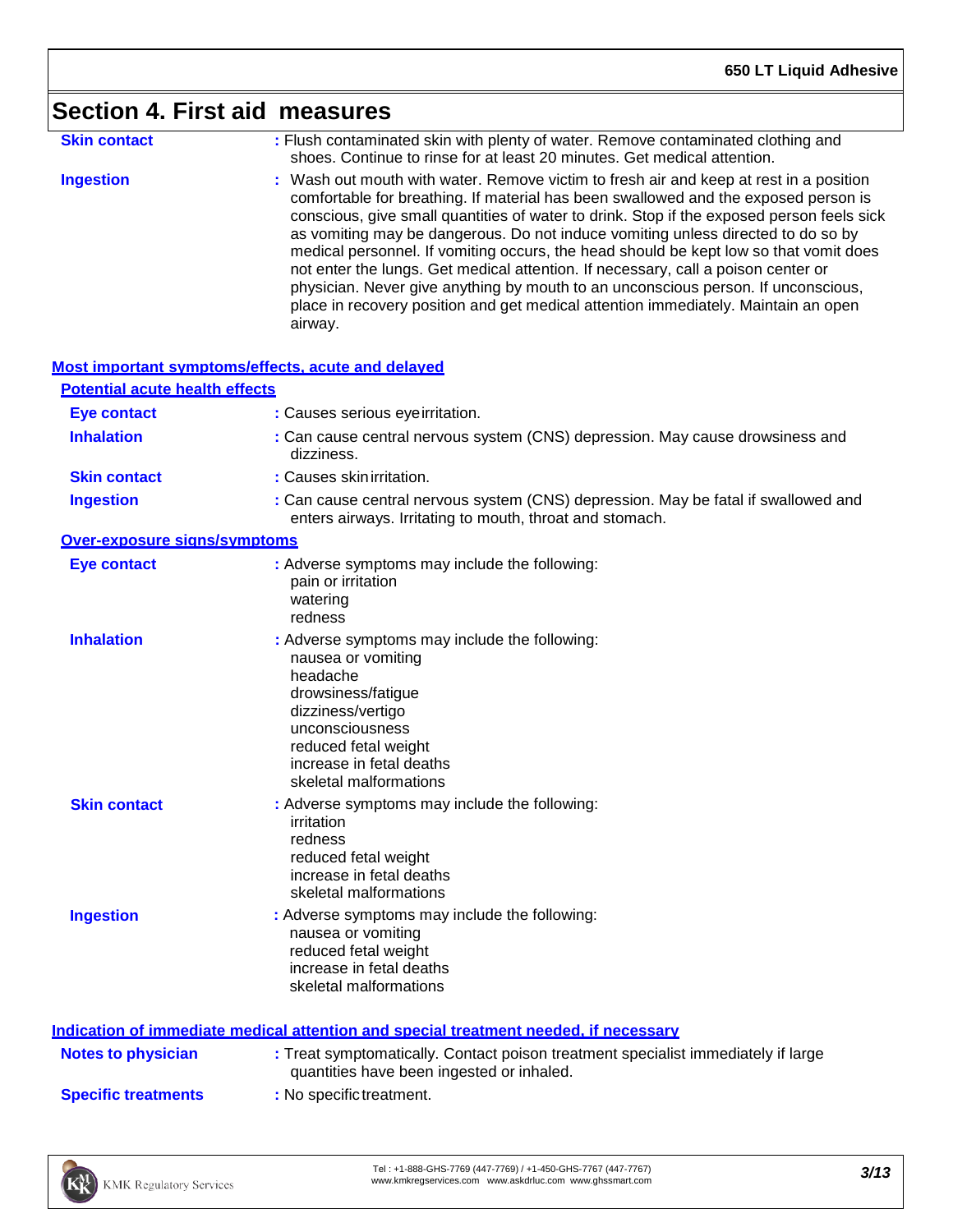## **Section 4. First aid measures**

**Protection of first-aiders :** No action shall be taken involving any personal risk or without suitable training. If it is suspected that fumes are still present, the rescuer should wear an appropriate mask or self-contained breathing apparatus. It may be dangerous to the person providing aid to give mouth-to-mouth resuscitation.

**See toxicological information (Section 11)**

## **Section 5. Fire-fighting measures**

| <b>Extinguishing media</b>                               |                                                                                                                                                                                                                                         |
|----------------------------------------------------------|-----------------------------------------------------------------------------------------------------------------------------------------------------------------------------------------------------------------------------------------|
| <b>Suitable extinguishing</b><br>media                   | : Use dry chemical, CO <sub>2</sub> , water spray (fog) or foam.                                                                                                                                                                        |
| <b>Unsuitable extinguishing</b><br>media                 | : Do not use water jet or water-based fire extinguishers.                                                                                                                                                                               |
| <b>Specific hazards arising</b><br>from the chemical     | : Highly flammable liquid and vapor. The vapor/gas is heavier than air and will spread<br>along the ground. Vapors may accumulate in low or confined areas or travel a<br>considerable distance to a source of ignition and flash back. |
| <b>Hazardous thermal</b><br>decomposition products       | : Decomposition products may include the following materials:<br>carbon dioxide<br>carbon monoxide                                                                                                                                      |
| <b>Special protective actions</b><br>for fire-fighters   | : Move containers from fire area if this can be done without risk. Use water spray to keep<br>fire-exposed containers cool.                                                                                                             |
| <b>Special protective</b><br>equipment for fire-fighters | : Fire-fighters should wear appropriate protective equipment and self-contained breathing<br>apparatus (SCBA) with a full face-piece operated in positive pressure mode.                                                                |

## **Section 6. Accidental release measures**

|                                                       | <b>Personal precautions, protective equipment and emergency procedures</b>                                                                                                                                                                                                                                                                                 |
|-------------------------------------------------------|------------------------------------------------------------------------------------------------------------------------------------------------------------------------------------------------------------------------------------------------------------------------------------------------------------------------------------------------------------|
| For non-emergency<br>personnel                        | : Evacuate surrounding areas. Keep unnecessary and unprotected personnel from<br>entering. Shut off all ignition sources. No flares, smoking or flames in hazard area.<br>Avoid breathing vapor or mist. Provide adequate ventilation. Wear appropriate<br>respirator when ventilation is inadequate. Put on appropriate personal protective<br>equipment. |
|                                                       | For emergency responders: If specialized clothing is required to deal with the spillage, take note of any information in<br>Section 8 on suitable and unsuitable materials. See also the information in "For non-<br>emergency personnel".                                                                                                                 |
| <b>Environmental precautions</b>                      | : Avoid dispersal of spilled material and runoff and contact with soil, waterways, drains<br>and sewers. Inform the relevant authorities if the product has caused environmental<br>pollution (sewers, waterways, soil or air).                                                                                                                            |
| Methods and materials for containment and cleaning up |                                                                                                                                                                                                                                                                                                                                                            |

**Spill Example 20 :** Stop leak if without risk. Move containers from spill area. Use spark-proof tools and explosion-proof equipment. Approach release from upwind. Prevent entry into sewers, water courses, basements or confined areas. Contain and collect spillage with noncombustible, absorbent material e.g. sand, earth, vermiculite or diatomaceous earth and place in container for disposal according to local regulations (see Section 13). Dispose of via a licensed waste disposal contractor. Contaminated absorbent material may pose the same hazard as the spilled product. Note: see Section 1 for emergency contact information and Section 13 for waste disposal.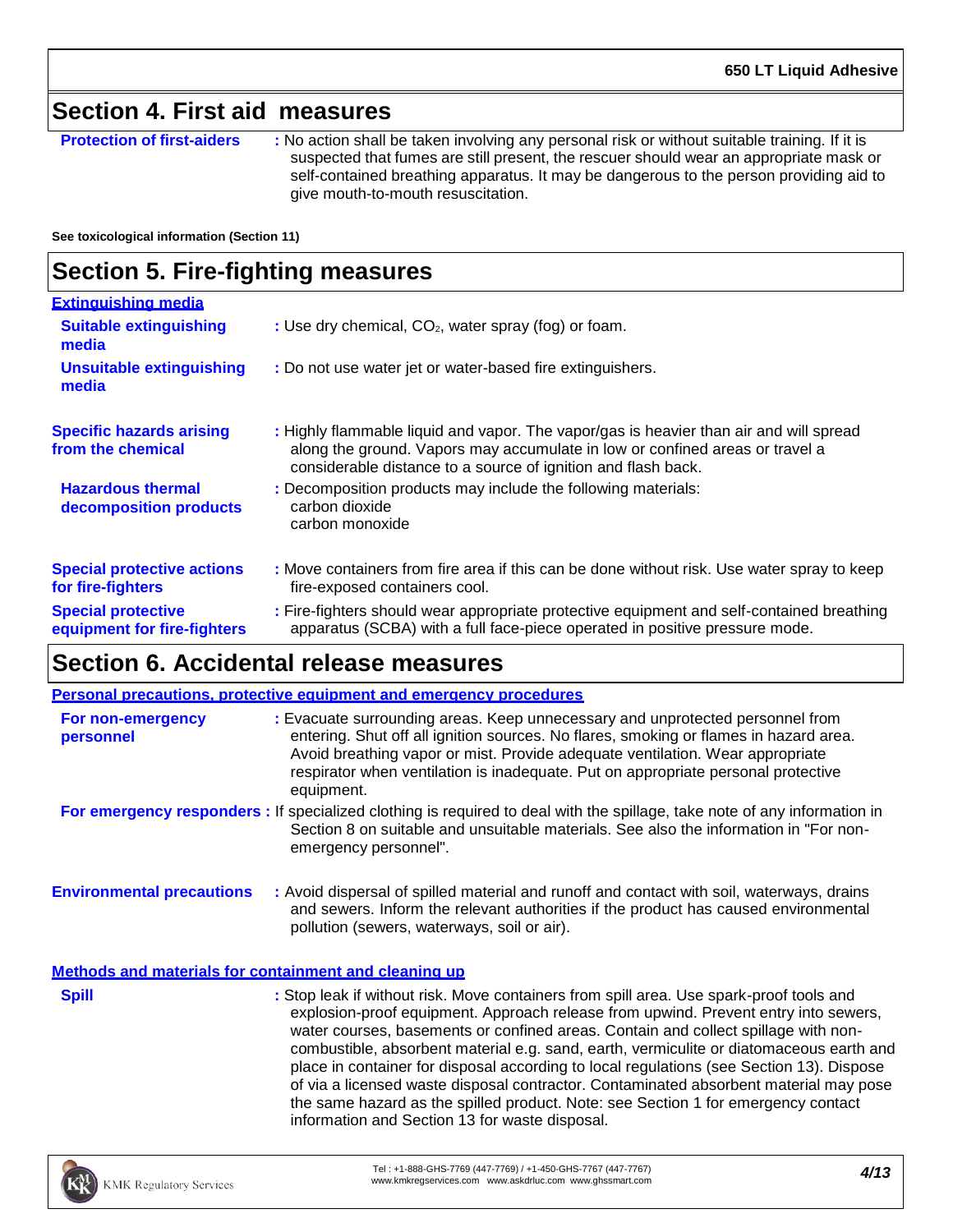# **Section 7. Handling and storage**

| <b>Precautions for safe handling</b>                                      |                                                                                                                                                                                                                                                                                                                                                                                                                                                                                                                                                                                                                                                                                                                                                                                                                                                                                                                                                                                                                                                                          |
|---------------------------------------------------------------------------|--------------------------------------------------------------------------------------------------------------------------------------------------------------------------------------------------------------------------------------------------------------------------------------------------------------------------------------------------------------------------------------------------------------------------------------------------------------------------------------------------------------------------------------------------------------------------------------------------------------------------------------------------------------------------------------------------------------------------------------------------------------------------------------------------------------------------------------------------------------------------------------------------------------------------------------------------------------------------------------------------------------------------------------------------------------------------|
| <b>Protective measures</b>                                                | : Put on appropriate personal protective equipment (see Section 8). Avoid exposure -<br>obtain special instructions before use. Avoid exposure during pregnancy. Do not<br>handle until all safety precautions have been read and understood. Do not get in eyes<br>or on skin or clothing. Do not breathe vapor or mist. Do not swallow. Avoid release to<br>the environment. Use only with adequate ventilation. Wear appropriate respirator when<br>ventilation is inadequate. Do not enter storage areas and confined spaces unless<br>adequately ventilated. Keep in the original container or an approved alternative made<br>from a compatible material, kept tightly closed when not in use. Store and use away<br>from heat, sparks, open flame or any other ignition source. Use explosion-proof<br>electrical (ventilating, lighting and material handling) equipment. Use only non-sparking<br>tools. Take precautionary measures against electrostatic discharges. Empty containers<br>retain product residue and can be hazardous. Do not reuse container. |
| <b>Advice on general</b><br>occupational hygiene                          | : Eating, drinking and smoking should be prohibited in areas where this material is<br>handled, stored and processed. Workers should wash hands and face before eating,<br>drinking and smoking. Remove contaminated clothing and protective equipment before<br>entering eating areas. See also Section 8 for additional information on hygiene<br>measures.                                                                                                                                                                                                                                                                                                                                                                                                                                                                                                                                                                                                                                                                                                            |
| <b>Conditions for safe storage,</b><br>including any<br>incompatibilities | Store in accordance with local regulations. Store in a segregated and approved area.<br>Store in original container protected from direct sunlight in a dry, cool and well-ventilated<br>area, away from incompatible materials (see Section 10) and food and drink. Store<br>locked up. Eliminate all ignition sources. Separate from oxidizing materials. Keep<br>container tightly closed and sealed until ready for use. Containers that have been<br>opened must be carefully resealed and kept upright to prevent leakage. Do not store in<br>unlabeled containers. Use appropriate containment to avoid environmental<br>contamination.                                                                                                                                                                                                                                                                                                                                                                                                                           |

# **Section 8. Exposure controls/personal protection**

### **Control parameters**

**Occupational exposure limits**

| <b>Ingredient name</b> | <b>Exposure limits</b>                                    |
|------------------------|-----------------------------------------------------------|
| Toluene                | NIOSH REL (United States, 6/2009).                        |
|                        | STEL: 560 mg/m <sup>3</sup> 15 minutes.                   |
|                        | STEL: 150 ppm 15 minutes.                                 |
|                        | TWA: 375 mg/m <sup>3</sup> 10 hours.                      |
|                        | TWA: 100 ppm 10 hours.                                    |
|                        | OSHA PEL Z2 (United States, 11/2006).                     |
|                        | AMP: 500 ppm 10 minutes.                                  |
|                        | CEIL: 300 ppm                                             |
|                        | TWA: 200 ppm 8 hours.                                     |
|                        | ACGIH TLV (United States, 3/2012).                        |
|                        | TWA: 20 ppm 8 hours.                                      |
| n-Hexane               | ACGIH TLV (United States, 3/2012). Absorbed through skin. |
|                        | TWA: 50 ppm 8 hours.                                      |
|                        | NIOSH REL (United States, 6/2009).                        |
|                        | TWA: 180 mg/m <sup>3</sup> 10 hours.                      |
|                        | TWA: 50 ppm 10 hours.                                     |
|                        | OSHA PEL (United States, 6/2010).                         |
|                        | TWA: 1800 mg/m <sup>3</sup> 8 hours.                      |
|                        | TWA: 500 ppm 8 hours.                                     |

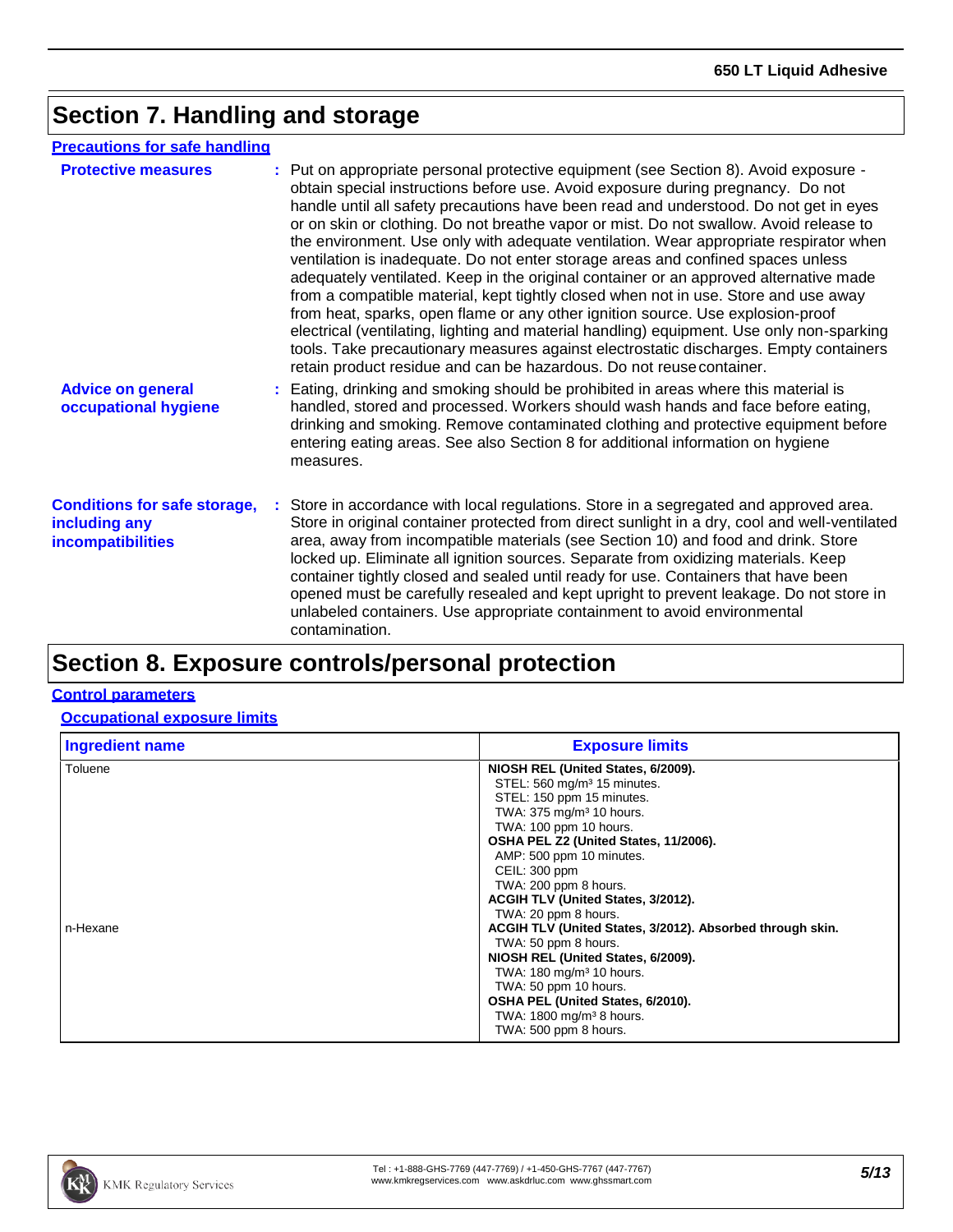# **Section 8. Exposure controls/personal protection**

| <b>Appropriate engineering</b><br><b>controls</b> | : Use only with adequate ventilation. Use process enclosures, local exhaust ventilation or<br>other engineering controls to keep worker exposure to airborne contaminants below any<br>recommended or statutory limits. The engineering controls also need to keep gas,<br>vapor or dust concentrations below any lower explosive limits. Use explosion-proof<br>ventilation equipment.                                        |
|---------------------------------------------------|--------------------------------------------------------------------------------------------------------------------------------------------------------------------------------------------------------------------------------------------------------------------------------------------------------------------------------------------------------------------------------------------------------------------------------|
| <b>Environmental exposure</b><br><b>controls</b>  | : Emissions from ventilation or work process equipment should be checked to ensure<br>they comply with the requirements of environmental protection legislation.                                                                                                                                                                                                                                                               |
| <b>Individual protection measures</b>             |                                                                                                                                                                                                                                                                                                                                                                                                                                |
| <b>Hygiene measures</b>                           | : Wash hands, forearms and face thoroughly after handling chemical products, before<br>eating, smoking and using the lavatory and at the end of the working period. Ensure<br>that eyewash stations and safety showers are close to the workstation location.                                                                                                                                                                  |
| <b>Eye/face protection</b>                        | : Safety eyewear complying with an approved standard should be used when a risk<br>assessment indicates this is necessary to avoid exposure to liquid splashes, mists,<br>gases or dusts. If contact is possible, the following protection should be worn, unless<br>the assessment indicates a higher degree of protection: chemical splash goggles.                                                                          |
| <b>Skin protection</b>                            |                                                                                                                                                                                                                                                                                                                                                                                                                                |
| <b>Hand protection</b>                            | : Chemical-resistant, impervious gloves complying with an approved standard should be<br>worn at all times when handling chemical products if a risk assessment indicates this is<br>necessary.                                                                                                                                                                                                                                |
| <b>Body protection</b>                            | : Personal protective equipment for the body should be selected based on the task being<br>performed and the risks involved and should be approved by a specialist before<br>handling this product. When there is a risk of ignition from static electricity, wear anti-<br>static protective clothing. For the greatest protection from static discharges, clothing<br>should include anti-static overalls, boots and gloves. |
| <b>Other skin protection</b>                      | : Appropriate footwear and any additional skin protection measures should be selected<br>based on the task being performed and the risks involved and should be approved by a<br>specialist before handling this product.                                                                                                                                                                                                      |
| <b>Respiratory protection</b>                     | : Use a properly fitted, air-purifying or supplied air respirator complying with an approved<br>standard if a risk assessment indicates this is necessary. Respirator selection must be<br>based on known or anticipated exposure levels, the hazards of the product and the safe<br>working limits of the selected respirator.                                                                                                |
|                                                   |                                                                                                                                                                                                                                                                                                                                                                                                                                |

# **Section 9. Physical and chemical properties**

| <b>Appearance</b>                               |                                             |
|-------------------------------------------------|---------------------------------------------|
| <b>Physical state</b>                           | : Liquid.                                   |
| <b>Color</b>                                    | : Red.                                      |
| <b>Odor</b>                                     | : Hydrocarbon. [Strong]                     |
| <b>Odor threshold</b>                           | : Not available.                            |
| рH                                              | : Not available.                            |
| <b>Melting point</b>                            | : Not available.                            |
| <b>Boiling point</b>                            | : 67°C (152.6°F)                            |
| <b>Flash point</b>                              | : Closed cup: -19.4°C (-2.9°F) [Tagliabue.] |
| <b>Burning time</b>                             | : Not applicable.                           |
| <b>Burning rate</b>                             | : Not applicable.                           |
| <b>Evaporation rate</b>                         | $: 4.5$ (ether (anhydrous) = 1)             |
| <b>Flammability (solid, gas)</b>                | : Not available.                            |
| Lower and upper explosive<br>(flammable) limits | : Lower: $1.2\%$<br>Upper: 7.5%             |



Tel : +1-888-GHS-7769 (447-7769) / +1-450-GHS-7767 (447-7767) Tel : +1-888-GHS-7769 (447-7769) / +1-450-GHS-7767 (447-7767)<br>[www.kmkregservices.com](http://www.kmkregservices.com/) [www.askdrluc.com](http://www.askdrluc.com/) [www.ghssmart.com](http://www.ghssmart.com/)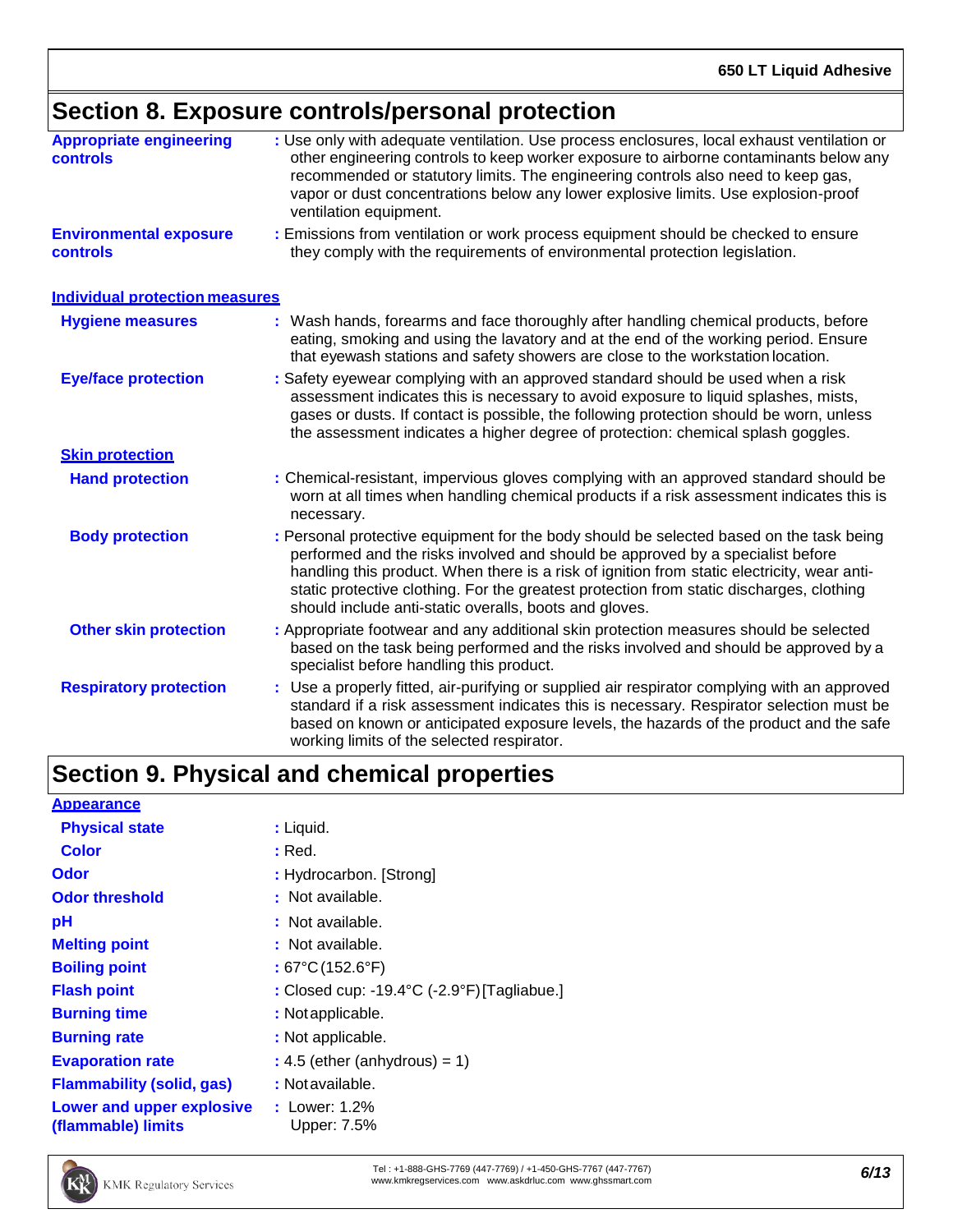# **Section 9. Physical and chemical properties**

| <b>Vapor pressure</b>                             | : 20.3 kPa (152 mm Hg) [room temperature]                                 |
|---------------------------------------------------|---------------------------------------------------------------------------|
| <b>Vapor density</b>                              | : $3.5$ [Air = 1]                                                         |
| <b>Relative density</b>                           | : 0.9                                                                     |
| <b>Solubility</b>                                 | : Partially soluble in the following materials: cold water and hot water. |
| <b>Partition coefficient: n-</b><br>octanol/water | : Not available.                                                          |
| <b>Auto-ignition temperature</b>                  | : Not available.                                                          |
| <b>Decomposition temperature</b>                  | : Not available.                                                          |
| <b>SADT</b>                                       | : Not available.                                                          |
| <b>Viscosity</b>                                  | : Not available.                                                          |
| <b>VOC</b>                                        | : $527$ g/L                                                               |

## **Section 10. Stability and reactivity**

| <b>Reactivity</b>                            | : No specific test data related to reactivity available for this product or its ingredients.                                                                                                                                               |
|----------------------------------------------|--------------------------------------------------------------------------------------------------------------------------------------------------------------------------------------------------------------------------------------------|
| <b>Chemical stability</b>                    | : The product is stable.                                                                                                                                                                                                                   |
| <b>Possibility of hazardous</b><br>reactions | : Under normal conditions of storage and use, hazardous reactions will not occur.                                                                                                                                                          |
| <b>Conditions to avoid</b>                   | : Avoid all possible sources of ignition (spark or flame). Do not pressurize, cut, weld,<br>braze, solder, drill, grind or expose containers to heat or sources of ignition. Do not<br>allow vapor to accumulate in low or confined areas. |
| <b>Incompatible materials</b>                | : Reactive or incompatible with the following materials: oxidizing materials, acids and<br>alkalis.                                                                                                                                        |
| <b>Hazardous decomposition</b><br>products   | : Under normal conditions of storage and use, hazardous decomposition products should<br>not be produced.                                                                                                                                  |

## **Section 11. Toxicological information**

### **Information on toxicological effects**

### **Acute toxicity**

| <b>Product/ingredient name</b> | <b>Result</b>                                                                  | <b>Species</b>           | <b>Dose</b>                                                 | <b>Exposure</b>      |
|--------------------------------|--------------------------------------------------------------------------------|--------------------------|-------------------------------------------------------------|----------------------|
| Toluene<br>In-Hexane           | <b>LC50 Inhalation Vapor</b><br>LD50 Oral<br>LC50 Inhalation Gas.<br>LD50 Oral | Rat<br>Rat<br>Rat<br>Rat | $49 \frac{q}{m^3}$<br>636 mg/kg<br>48000 ppm<br>15840 mg/kg | 4 hours<br>l 4 hours |

### **Irritation/Corrosion**

| <b>Product/ingredient name</b> | <b>Result</b>            | <b>Species</b> | <b>Score</b> | <b>Exposure</b>  | <b>Observation</b> |
|--------------------------------|--------------------------|----------------|--------------|------------------|--------------------|
| Toluene                        | Eyes - Mild irritant     | Rabbit         |              | 0.5 minutes 100  |                    |
|                                |                          |                |              | ma               |                    |
|                                | Skin - Moderate irritant | Rabbit         |              | 24 hours 20 mg   |                    |
|                                | Eyes - Mild irritant     | Rabbit         |              | 870 µg           |                    |
|                                | Eyes - Severe irritant   | Rabbit         |              | 24 hours 2 mg    |                    |
|                                | Skin - Mild irritant     | Pig            |              | 24 hours 250 µL  |                    |
|                                | Skin - Mild irritant     | Rabbit         |              | 435 mg           |                    |
|                                | Skin - Moderate irritant | Rabbit         |              | 500 mg           |                    |
| n-Hexane                       | Eyes - Mild irritant     | Rabbit         |              | 10 <sub>mg</sub> |                    |

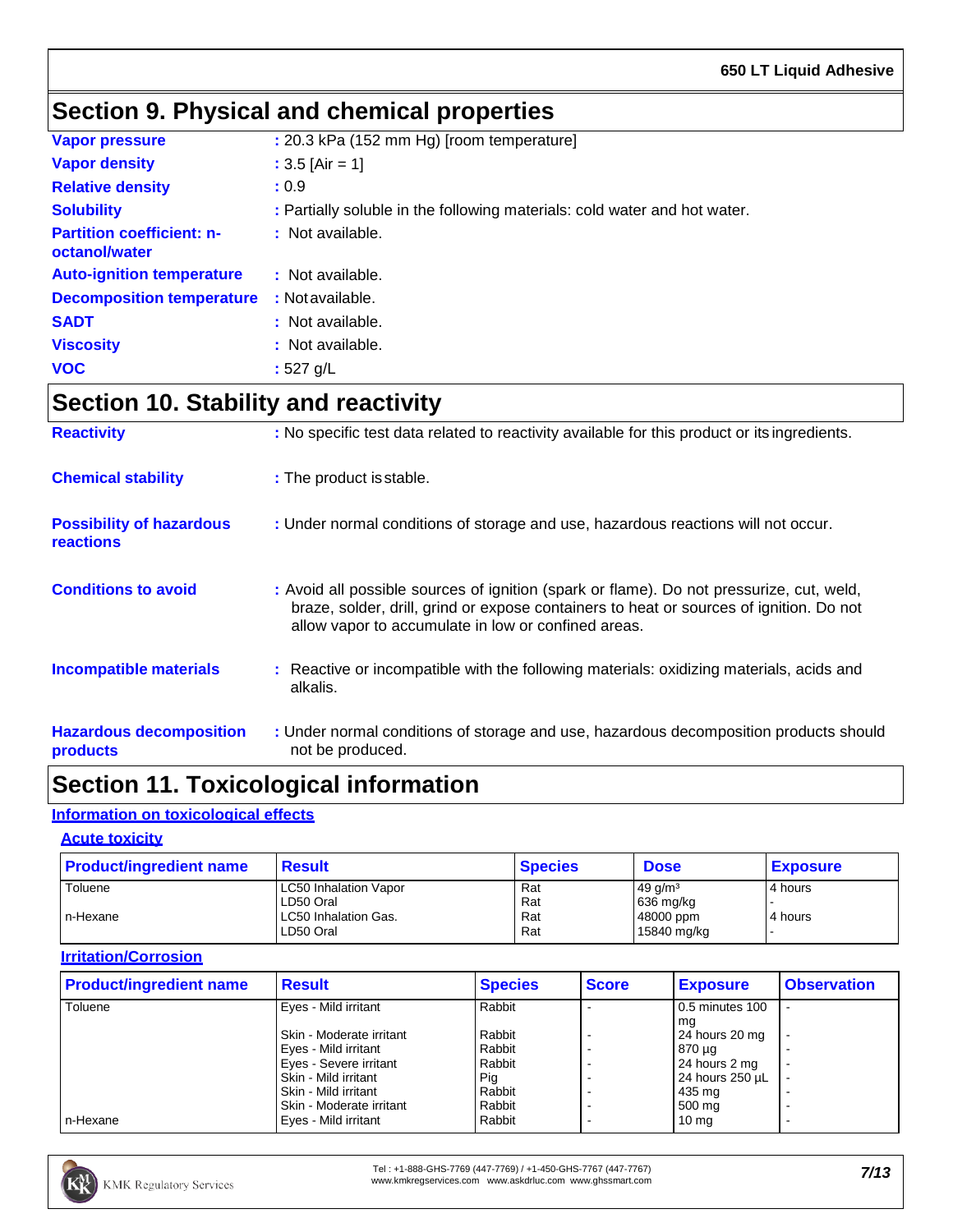# **Section 11. Toxicological information**

### **Sensitization**

**Skin :**

- **Respiratory :**
- : There is no data available.
- 
- : There is no data available.

### **Mutagenicity**

There is no data available.

### **Carcinogenicity**

### **Classification**

| <b>Product/ingredient name OSHA</b> | <b>IARC</b> | <b>NTP</b> |
|-------------------------------------|-------------|------------|
| Toluene                             |             |            |

### **Reproductive toxicity**

There is no data available.

### **Teratogenicity**

There is no data available.

### **Specific target organ toxicity (single exposure)**

| <b>Name</b> | <b>Category</b> | <b>Route of</b><br><b>exposure</b> | <b>Target organs</b> |
|-------------|-----------------|------------------------------------|----------------------|
| Toluene     | Category 3      | Not applicable.                    | Narcotic effects     |
| n-Hexane    | Category 3      | Not applicable.                    | Narcotic effects     |

### **Specific target organ toxicity (repeated exposure)**

| <b>Name</b> | <b>Category</b> | ∣ Route of<br><b>exposure</b> | <b>Target organs</b> |
|-------------|-----------------|-------------------------------|----------------------|
| Toluene     | Category 2      | Not determined                | Not determined       |
| In-Hexane   | Category 2      | Not determined                | l Not determined     |

### **Aspiration hazard**

| <b>Name</b> | <b>Result</b>                         |
|-------------|---------------------------------------|
| Toluene     | ASPIRATION HAZARD - Category 1        |
| n-Hexane    | <b>ASPIRATION HAZARD - Category 1</b> |

| <b>Information on the likely</b><br>routes of exposure | : Routes of entry anticipated: Oral, Dermal, Inhalation.                                    |
|--------------------------------------------------------|---------------------------------------------------------------------------------------------|
| <b>Potential acute health effects</b>                  |                                                                                             |
| Eye contact                                            | : Causes serious eye irritation.                                                            |
| <b>Inhalation</b>                                      | : Can cause central nervous system (CNS) depression. May cause drowsiness and<br>dizziness. |
| <b>Skin contact</b>                                    | : Causes skin irritation.                                                                   |

**Ingestion 10.1 Can cause central nervous system (CNS) depression. May be fatal if swallowed and** enters airways. Irritating to mouth, throat and stomach.

|             | Symptoms related to the physical, chemical and toxicological characteristics |
|-------------|------------------------------------------------------------------------------|
| Eye contact | : Adverse symptoms may include the following:                                |
|             | pain or irritation                                                           |
|             | watering                                                                     |
|             | redness                                                                      |

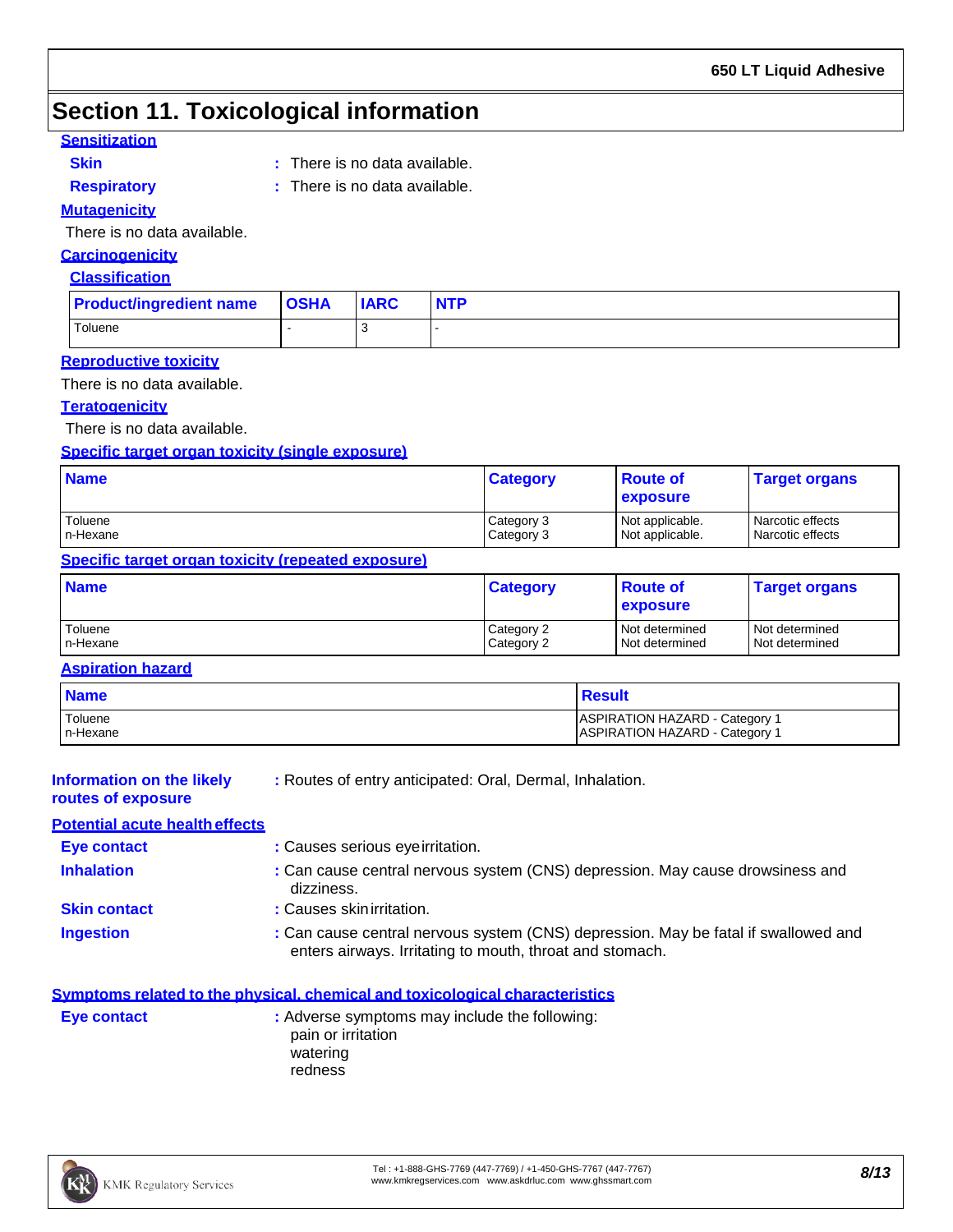# **Section 11. Toxicological information**

| <b>Inhalation</b>   | : Adverse symptoms may include the following:<br>nausea or vomiting<br>headache<br>drowsiness/fatigue<br>dizziness/vertigo<br>unconsciousness<br>reduced fetal weight<br>increase in fetal deaths<br>skeletal malformations |
|---------------------|-----------------------------------------------------------------------------------------------------------------------------------------------------------------------------------------------------------------------------|
| <b>Skin contact</b> | : Adverse symptoms may include the following:<br>irritation<br>redness<br>reduced fetal weight<br>increase in fetal deaths<br>skeletal malformations                                                                        |
| <b>Ingestion</b>    | : Adverse symptoms may include the following:<br>nausea or vomiting<br>reduced fetal weight<br>increase in fetal deaths<br>skeletal malformations                                                                           |

### **Delayed and immediate effects and also chronic effects from short and long term exposure**

| <b>Short term exposure</b>              |                                                                                                                                                                                                                                                     |
|-----------------------------------------|-----------------------------------------------------------------------------------------------------------------------------------------------------------------------------------------------------------------------------------------------------|
| <b>Potential immediate</b><br>effects   | : No known significant effects or critical hazards.                                                                                                                                                                                                 |
| <b>Potential delayed effects</b>        | : No known significant effects or critical hazards.                                                                                                                                                                                                 |
| Long term exposure                      |                                                                                                                                                                                                                                                     |
| <b>Potential immediate</b><br>effects   | : No known significant effects or critical hazards.                                                                                                                                                                                                 |
| <b>Potential delayed effects</b>        | : No known significant effects or critical hazards.                                                                                                                                                                                                 |
| <b>Potential chronic health effects</b> |                                                                                                                                                                                                                                                     |
| <b>General</b>                          | : May cause damage to organs through prolonged or repeated exposure.                                                                                                                                                                                |
| <b>Carcinogenicity</b>                  | : No known significant effects or critical hazards.                                                                                                                                                                                                 |
| <b>Mutagenicity</b>                     | : No known significant effects or critical hazards.                                                                                                                                                                                                 |
| <b>Teratogenicity</b>                   | : Suspected of damaging the unborn child.                                                                                                                                                                                                           |
| <b>Developmental effects</b>            | : No known significant effects or critical hazards.                                                                                                                                                                                                 |
| <b>Fertility effects</b>                | : Suspected of damaging fertility.                                                                                                                                                                                                                  |
| <b>Target organs</b>                    | : Contains material which may cause damage to the following organs: kidneys, the<br>nervous system, the reproductive system, liver, peripheral nervous system, upper<br>respiratory tract, skin, central nervous system (CNS), eye, lens or cornea. |

**Numerical measures oftoxicity Acute toxicity estimates** There is no data available.

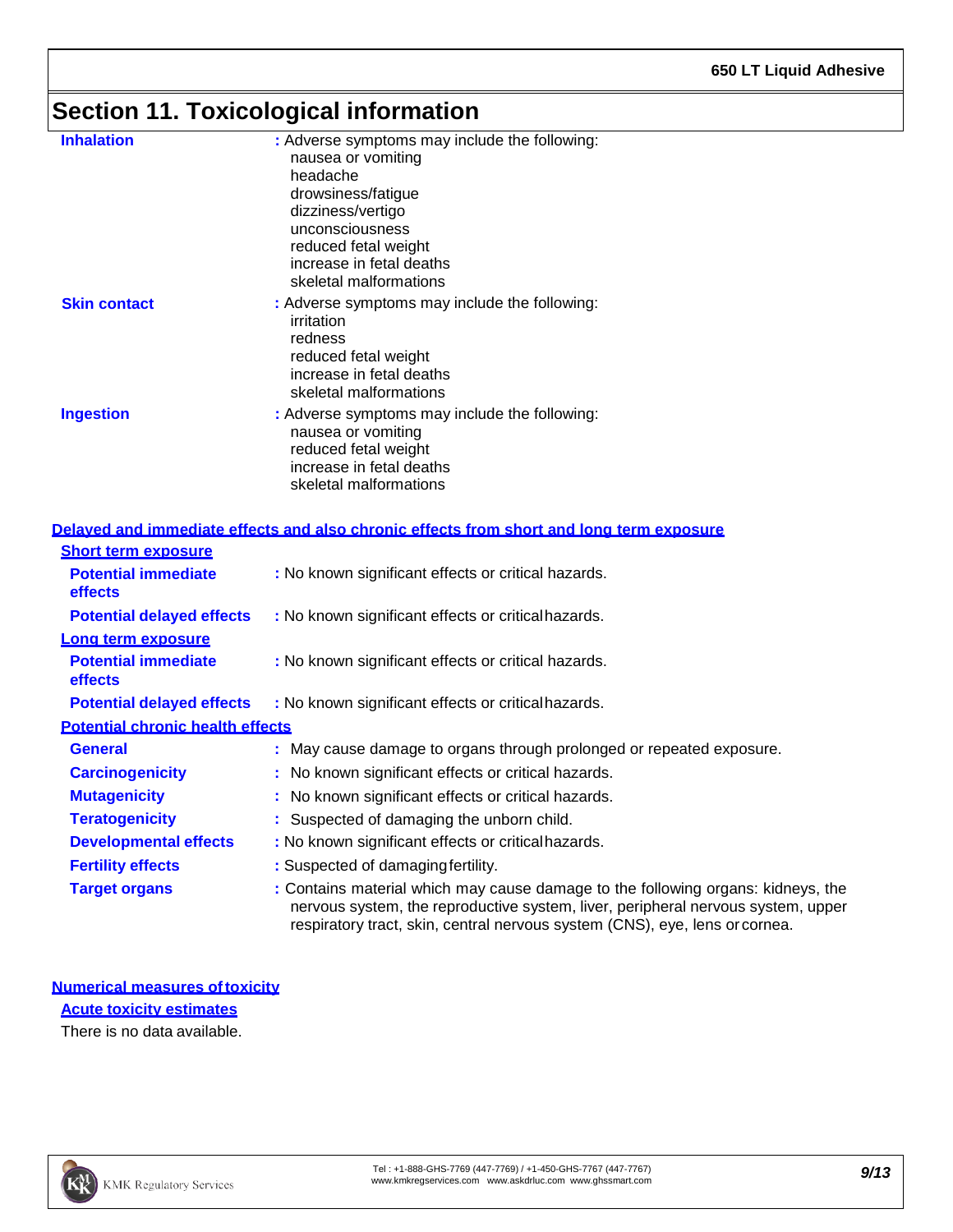# **Section 12. Ecological information**

### **Toxicity**

| <b>Product/ingredient name</b> | <b>Result</b>                        | <b>Species</b>                          | <b>Exposure</b> |
|--------------------------------|--------------------------------------|-----------------------------------------|-----------------|
| Toluene                        | Acute EC50 433 ppm Marine water      | Algae - Skeletonema costatum            | 96 hours        |
|                                | Acute EC50 12500 µg/L Fresh water    | Algae - Pseudokirchneriella subcapitata | 72 hours        |
|                                | Acute EC50 11600 µg/L Fresh water    | Crustaceans - Gammarus                  | 48 hours        |
|                                |                                      | pseudolimnaeus - Adult                  |                 |
|                                | Acute EC50 6000 µg/L Fresh water     | Daphnia - Daphnia magna - Juvenile      | 48 hours        |
|                                |                                      | (Fledgling, Hatchling, Weanling)        |                 |
|                                | Acute LC50 5500 µg/L Fresh water     | Fish - Oncorhynchus kisutch - Fry       | 96 hours        |
|                                | Chronic NOEC 500000 µg/L Fresh water | Algae - Pseudokirchneriella subcapitata | 96 hours        |
|                                | Chronic NOEC 1000 µg/L Fresh water   | Daphnia - Daphnia magna                 | 21 days         |
| n-Hexane                       | Acute LC50 113000 µg/L Fresh water   | Fish - Oreochromis mossambicus          | 96 hours        |

### **Persistence and degradability**

There is no data available.

### **Bioaccumulative potential**

| <b>Product/ingredient name</b> | $\mathsf{LogP}_\mathsf{ow}$ | <b>BCF</b>  | <b>Potential</b> |
|--------------------------------|-----------------------------|-------------|------------------|
| Toluene                        | 2.69                        | 8.317637711 | low              |
| In-Hexane                      | 3.9                         |             | low              |

### **Mobility in soil**

| <b>Soil/water partition</b>    | : There is no data available. |
|--------------------------------|-------------------------------|
| coefficient (K <sub>oc</sub> ) |                               |

### **Other adverse effects** : No known significant effects or critical hazards.

## **Section 13. Disposal considerations**

| <b>Disposal methods</b> | : The generation of waste should be avoided or minimized wherever possible. Disposal         |
|-------------------------|----------------------------------------------------------------------------------------------|
|                         | of this product, solutions and any by-products should comply with the requirements of        |
|                         | environmental protection and waste disposal legislation and any regional local authority     |
|                         | requirements. Dispose of surplus and non-recyclable products via a licensed waste            |
|                         | disposal contractor. Waste should not be disposed of untreated to the sewer unless           |
|                         | fully compliant with the requirements of all authorities with jurisdiction. Waste            |
|                         | packaging should be recycled. Incineration or landfill should only be considered when        |
|                         | recycling is not feasible. This material and its container must be disposed of in a safe     |
|                         | way. Care should be taken when handling empty containers that have not been cleaned          |
|                         | or rinsed out. Empty containers or liners may retain some product residues. Vapor            |
|                         | from product residues may create a highly flammable or explosive atmosphere inside           |
|                         | the container. Do not cut, weld or grind used containers unless they have been cleaned       |
|                         | thoroughly internally. Avoid dispersal of spilled material and runoff and contact with soil, |
|                         | waterways, drains and sewers.                                                                |

### **United States - RCRA Toxic hazardous waste "U" List**

| Ingredient | CAS#     | <b>Status</b> | <b>Reference</b><br>number |
|------------|----------|---------------|----------------------------|
| Toluene    | 108-88-3 | Listed        | U220                       |

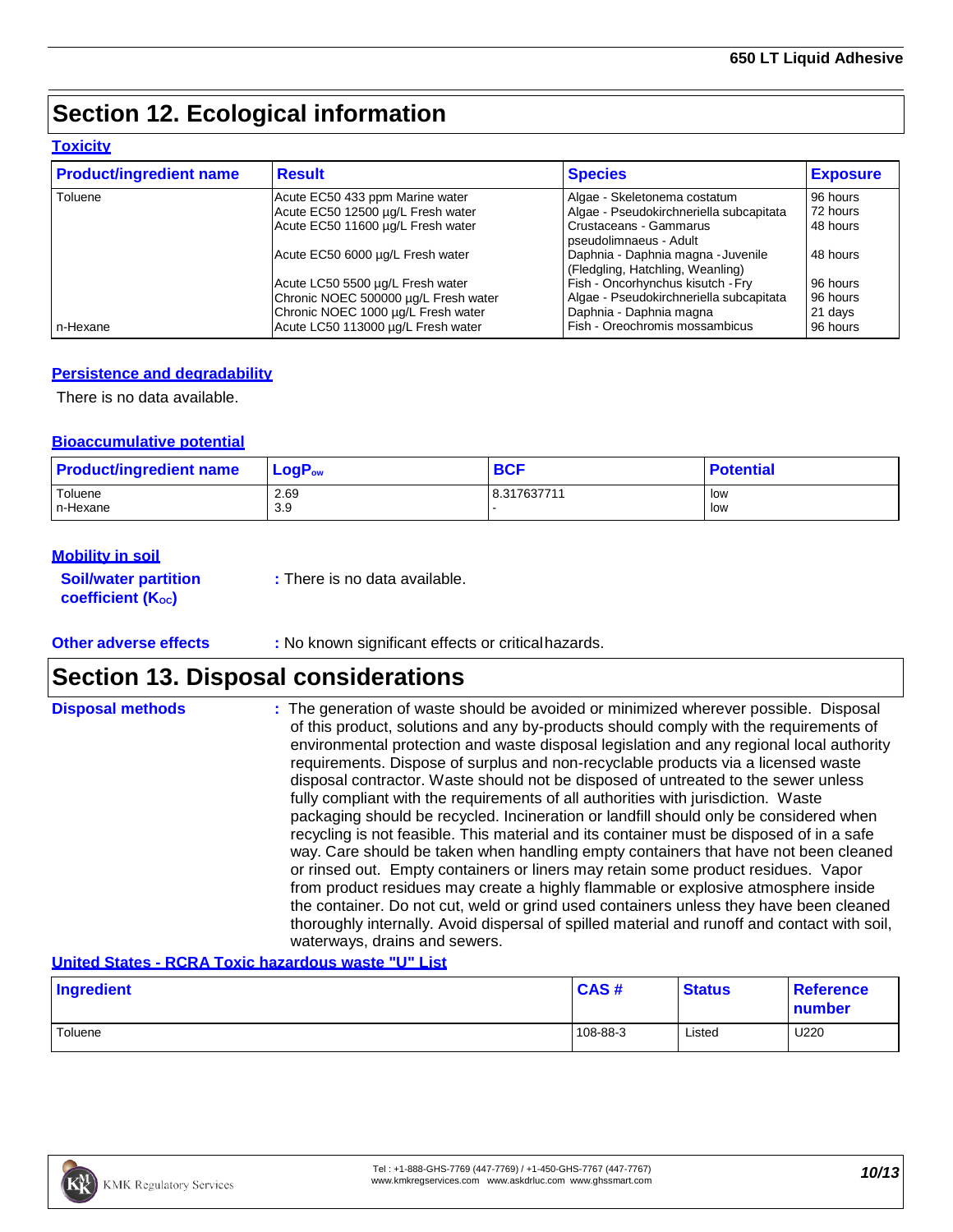# **Section 14. Transport information**

|                                      | <b>DOT Classification</b>                                                                                                                                                                                                                          | <b>IMDG</b>                                       | <b>IATA</b>             |
|--------------------------------------|----------------------------------------------------------------------------------------------------------------------------------------------------------------------------------------------------------------------------------------------------|---------------------------------------------------|-------------------------|
| <b>UN number</b>                     | <b>UN1139</b>                                                                                                                                                                                                                                      | <b>UN1139</b>                                     | <b>UN1139</b>           |
| <b>UN proper</b><br>shipping name    | COATING SOLUTION RQ(Toluene, n-<br>Hexanes)                                                                                                                                                                                                        | COATING SOLUTION. Marine pollutant<br>(n-Hexane)  | <b>COATING SOLUTION</b> |
| <b>Transport</b><br>hazard class(es) | 3                                                                                                                                                                                                                                                  | 3<br>⋭₫                                           | 3                       |
| <b>Packing group</b>                 | Ш                                                                                                                                                                                                                                                  | Ш                                                 | $\mathbf{I}$            |
| <b>Environmental</b><br>hazards      | Yes.                                                                                                                                                                                                                                               | Yes.                                              | No.                     |
| <b>Additional</b><br>information     | <b>Reportable quantity</b><br>2999.4 lbs / 1361.7 kg [399.7 gal / 1513<br>Ľ<br>Package sizes shipped in quantities less<br>than the product reportable quantity are<br>not subject to the RQ (reportable<br>quantity) transportation requirements. | <b>Emergency schedules (EmS)</b><br>$F-E$ , $S-E$ |                         |

**Special precautions foruser : Transport within user's premises:** always transport in closed containers that are upright and secure. Ensure that persons transporting the product know what to do in the event of an accident or spillage.

**Transport in bulk according :** Not available. **to Annex II of MARPOL 73/78 and the IBC Code**

# **Section 15. Regulatory information**

| <b>U.S. Federal regulations</b>                                                     | :TSCA 8(a) CDR Exempt/Partial exemption: Not determined<br>United States inventory (TSCA 8b): All components are listed or exempted.<br>Clean Water Act (CWA) 307: Toluene<br>Clean Water Act (CWA) 311: Toluene |  |  |  |
|-------------------------------------------------------------------------------------|------------------------------------------------------------------------------------------------------------------------------------------------------------------------------------------------------------------|--|--|--|
| <b>Clean Air Act Section 112</b><br>(b) Hazardous Air<br><b>Pollutants (HAPS)</b>   | : Listed                                                                                                                                                                                                         |  |  |  |
| <b>Clean Air Act Section 602</b><br><b>Class I Substances</b>                       | : Not listed                                                                                                                                                                                                     |  |  |  |
| <b>Clean Air Act Section 602</b><br><b>Class II Substances</b>                      | : Not listed                                                                                                                                                                                                     |  |  |  |
| <b>DEA List I Chemicals</b><br><b>(Precursor Chemicals)</b>                         | : Not listed                                                                                                                                                                                                     |  |  |  |
| <b>DEA List II Chemicals</b><br><b>(Essential Chemicals)</b><br><b>SARA 302/304</b> | : Listed                                                                                                                                                                                                         |  |  |  |

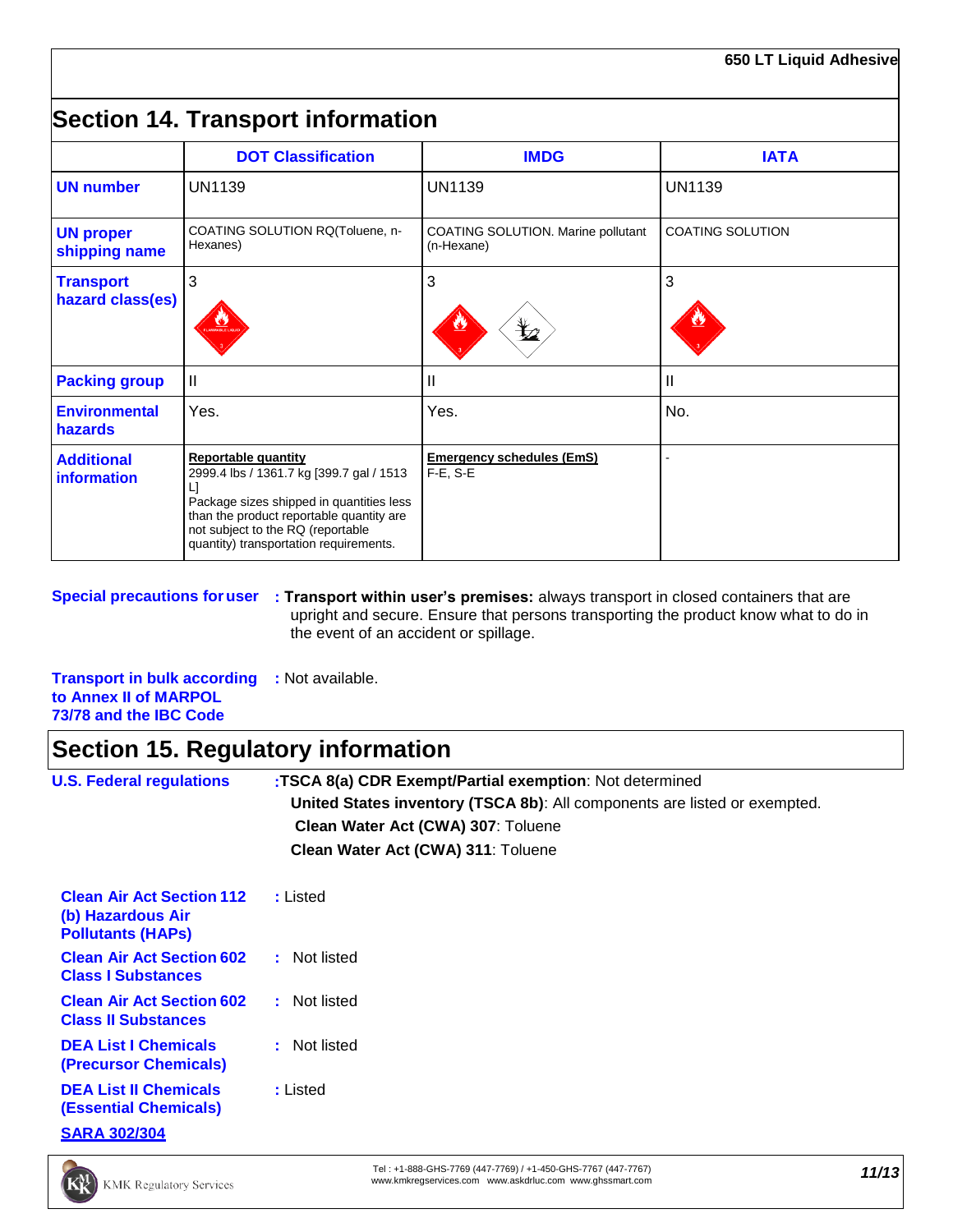## **Section 15. Regulatory information**

### **Composition/information on ingredients**

No products were found.

### **SARA 304 RQ :** Notapplicable.

### **SARA 311/312**

### **Classification :** Firehazard

Immediate (acute) health hazard Delayed (chronic) health hazard

### **Composition/information on ingredients**

| <b>Name</b> | $\frac{9}{6}$ | <b>Fire</b> | <b>Sudden</b><br><b>hazard</b> release of<br><b>pressure</b> | <b>Reactive</b> | Immediate<br>(acute)<br>health<br><b>hazard</b> | <b>Delayed</b><br>(chronic)<br>health<br>hazard |
|-------------|---------------|-------------|--------------------------------------------------------------|-----------------|-------------------------------------------------|-------------------------------------------------|
| Toluene     | $30 - 60$     | Yes.        | No.                                                          | No.             | Yes.                                            | Yes.                                            |
| n-Hexane    | $30 - 60$     | Yes.        | No.                                                          | No.             | Yes.                                            | Yes.                                            |

### **SARA 313**

|                              | <b>Product name</b> | <b>CAS number</b> | $\frac{9}{6}$ |
|------------------------------|---------------------|-------------------|---------------|
| <b>Form R - Reporting</b>    | Toluene             | 108-88-3          | $30 - 60$     |
| requirements                 | n-Hexane            | 110-54-3          | $30 - 60$     |
| <b>Supplier notification</b> | Toluene             | 108-88-3          | $30 - 60$     |
|                              | n-Hexane            | 110-54-3          | $30 - 60$     |

SARA 313 notifications must not be detached from the SDS and any copying and redistribution of the SDS shall include copying and redistribution of the notice attached to copies of the SDS subsequently redistributed.

### **State regulations**

**Massachusetts :** The following components are listed: Toluene; n-Hexane

**New York : The following components are listed: Toluene; n-Hexane** 

**New Jersey :** The following components are listed: Toluene; n-Hexane

**Pennsylvania :** The following components are listed: Toluene; n-Hexane

### **California Prop. 65**

**WARNING:** This product contains a chemical known to the State of California to cause birth defects or other reproductive harm.

| <b>Ingredient name</b> | <b>Cancer</b> | <b>Reproductive</b> | No significant risk<br>level | <b>Maximum</b><br>acceptable dosage<br>level         |
|------------------------|---------------|---------------------|------------------------------|------------------------------------------------------|
| Toluene                | No.           | Yes.                | No.                          | 7000 µg/day (ingestion)<br>13000 µg/day (inhalation) |

### **International regulations**

| <b>International lists</b>                                 | : Australia inventory (AICS): Not determined.<br>China inventory (IECSC): Not determined.<br>Japan inventory: Not determined.<br>Korea inventory: Not determined.<br>Malaysia Inventory (EHS Register): Not determined.<br>New Zealand Inventory of Chemicals (NZIoC): Not determined.<br>Philippines inventory (PICCS): Not determined.<br>Taiwan inventory (CSNN): Not determined. |
|------------------------------------------------------------|--------------------------------------------------------------------------------------------------------------------------------------------------------------------------------------------------------------------------------------------------------------------------------------------------------------------------------------------------------------------------------------|
| <b>Chemical Weapons</b><br><b>Convention List Schedule</b> | : Not listed                                                                                                                                                                                                                                                                                                                                                                         |

**I Chemicals**